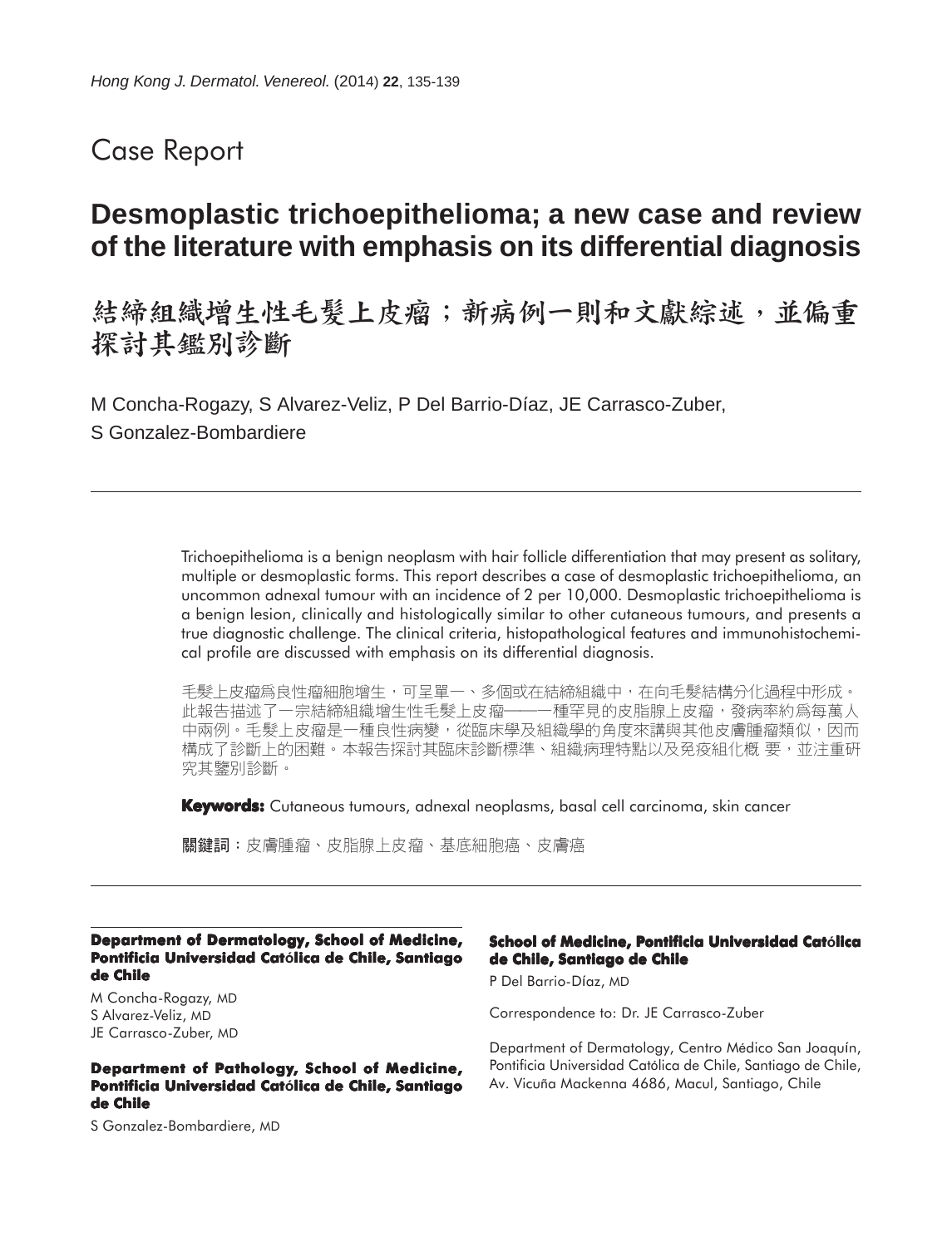## **Introduction**

Trichoepithelioma is a benign adnexal tumour of the outer sheath of the pilosebaceous follicle. There are three clinical variants of trichoepithelioma: solitary, multiple, and desmoplastic.

Desmoplastic trichoepithelioma (DTE) was described in 1977 by Brownstein and Shapiro, when it was differentiated from the classic isolated trichoepithelioma.<sup>1</sup> It usually presents as an asymptomatic, slowly growing plaque on the face of young women. Clinical examination reveals an annular, skin-coloured, firm plaque or nodule with a depressed centre and raised border.2

On dermoscopy, DTE shows well-defined borders and an ivory-white to yellowish colour, as well as prominent arborising telangiectasias in the central and peripheral areas of the lesion.3

Histopathologically, it is characterised by a triad of cords of basaloid tumour cells, small keratinous cysts and desmoplastic stroma.<sup>1</sup>

Making a correct diagnosis of DTE is important because it may be mistaken for morphoeaform basal cell carcinoma (BCC) and microcystic adnexal carcinoma, clinically and histologically.2

## **Case report report**

A 31-year-old female presented to our clinic with a yellowish papule, which was occasionally pruritic, on her left cheek. The patient claimed that the lesion had been present for 10 years. She had an unrevealing medical history and her current medication included oral contraceptive pills only. The patient had no history of facial sunburn or trauma. She denied any personal or family history of skin cancer and none of her family members had a history of similar lesions.

On examination, an annular, firm papule, yellowish in colour, measuring 0.5x0.5 cm was noted on her left cheek. The centre was depressed but not ulcerated and had a raised border (Figure 1). On dermoscopy, the lesion had well-defined borders and showed a yellowish colour, as well as prominent, arborising telangiectasias in the central and peripheral areas (Figure 2). On physical examination, no other findings were seen on the skin or nails.

An excisional biopsy specimen was taken from the lesion with the provisional diagnosis of sebaceous carcinoma and adnexal tumour. Histopathological examination showed narrow strands of basaloid tumour cells, keratinous cysts and a desmoplastic stroma (Figure 3). A higher power view clearly showed cords and strands of epithelial cells with scanty inflammation, small keratinous cysts and dense collagenous stroma; all findings were consistent with a diagnosis of desmoplastic trichoepithelioma (Figure 4). After establishing the diagnosis, we performed surgical extirpation of the scar with a 2 mm margin for assessment. The biopsy showed no residual tumour and the cosmetic result was good.

### **Discussion**

Desmoplastic trichoepithelioma is an uncommon benign adnexal tumour with an incidence estimated to be 2 per 10,000. It is a variant of trichoblastoma/trichoepithelioma with extensive stromal sclerosis. It appears any time from birth to the fourth decade of life, with a slow growth pattern and no discernible inheritance pattern.<sup>2</sup>

This entity presents as an asymptomatic, solitary, firm, skin-coloured to greyish, sclerotic annular plaque of about one centimetre in diameter.2 Its centre is frequently depressed, but not ulcerated, and its border is raised, sometimes with a ring of papules, like those of granuloma annulare.<sup>1</sup> It is usually found on the upper cheek or angle of the mouth of a young female and is often mistaken for morphoeaform BCC or microcystic adnexal carcinoma. Multiple lesions are quite rare.<sup>2</sup>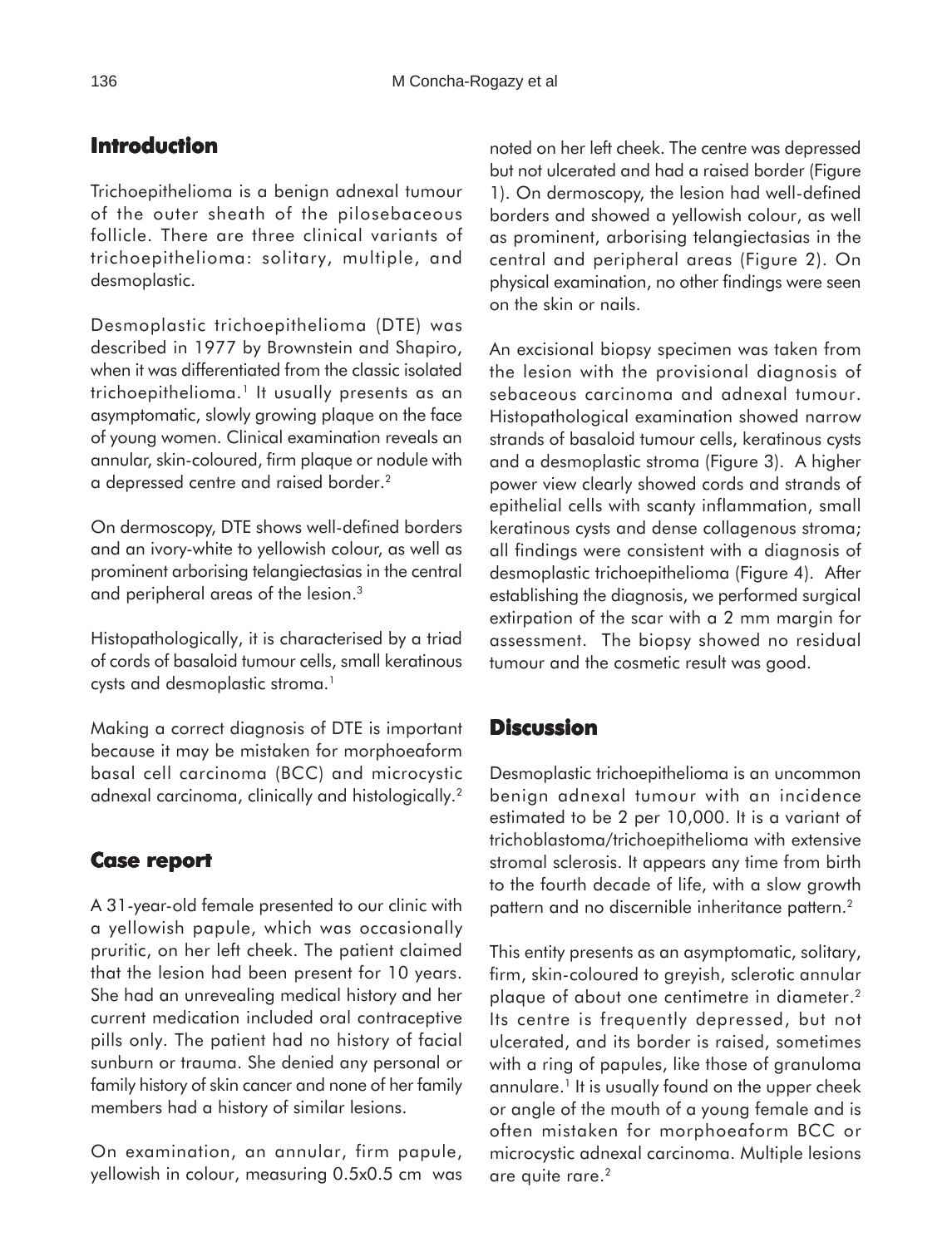

**Figure 1.** Annular and yellowish papule on the left cheek. The centre was depressed but not ulcerated and had a raised border.

On dermoscopy, DTE shows well-defined borders and an ivory-white to yellowish colour, as well as prominent arborising telangiectasias in the central and peripheral areas.3

Histopathologically, DTE is characterised by a triad of cords of basaloid tumour cells, small keratinous cysts and a characteristic desmoplastic stroma with tumour-stromal retractions. The tumour shows follicular or sebaceous differentiation, and typically occurs in the upper two-thirds of the dermis.<sup>1</sup>



Figure 3. Dermal tumour with narrow strands of basaloid cells, keratinous cysts, and a desmoplastic stroma (H & E, 100 x).



**Figure 2. Figure 2.** Dermoscopic view of the lesion. There was a well-defined border and yellowish colour as well as prominent arborising telangiectasias in the central and peripheral areas.



**Figure 4.** Cords and strands of epithelial cells showing small keratinous cysts and dense collagenous stroma with scanty inflammation (H & E, 200 x).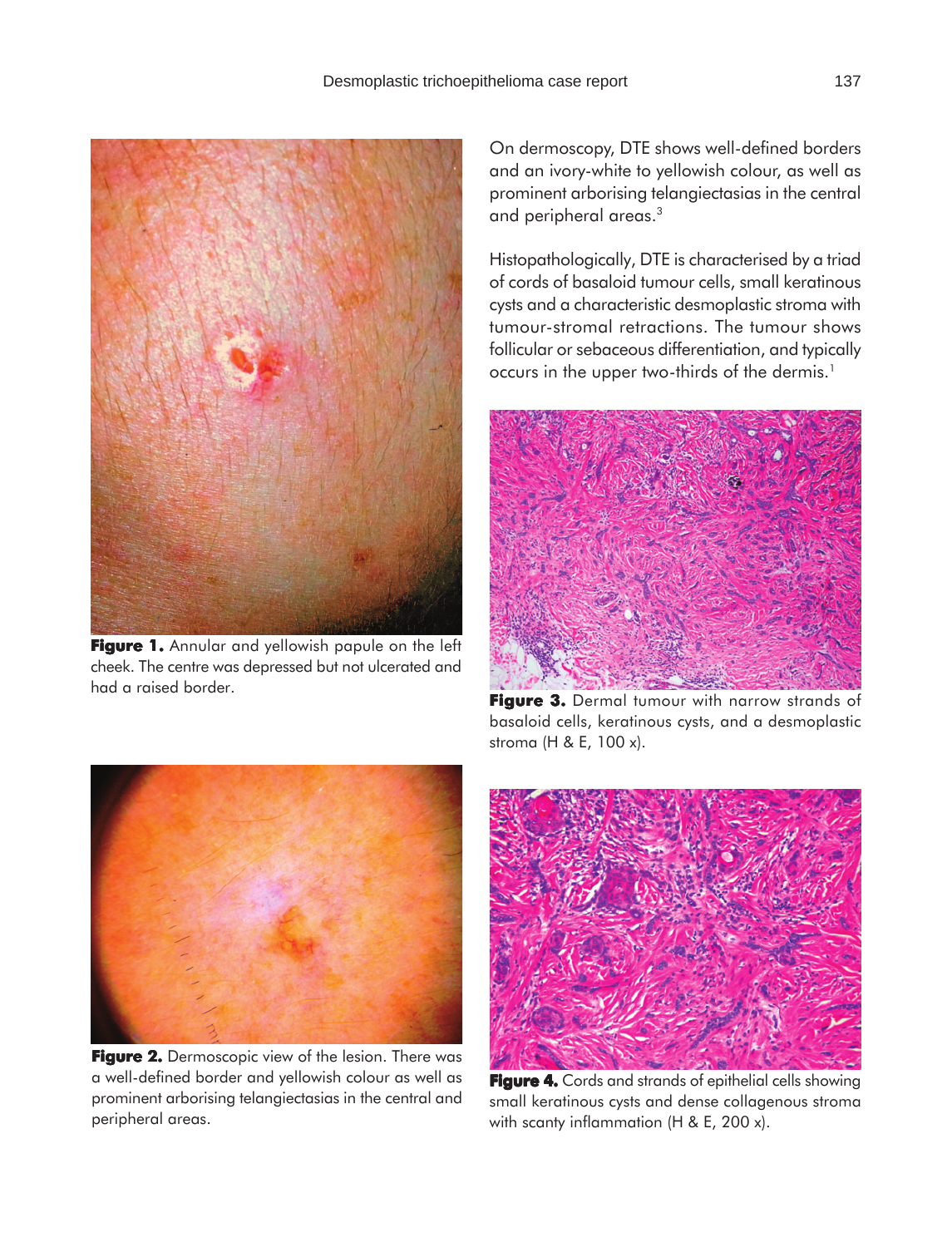Clinically, the differential diagnosis includes BCC, sebaceous hyperplasia, conventional trichoepithelioma, granuloma annulare and scleroderma. Histologically, DTE may resemble morphoeaform BCC, microcystic adnexal carcinoma, trichoepithelioma, trichoadenoma and syringoma.2 It is important to distinguish these neoplasms because they have different disease courses requiring different therapeutic decisions.

Dermoscopy is a non-invasive diagnostic technique which allows the visualisation of morphological features not visible to the naked eye, thus allowing a more accurate diagnosis. Basal cell carcinoma and DTE both have arborising telangiectasias and focal "shiny-white" areas. The difference between them is the ivorywhite to yellowish colour of the entire lesion in DTE, with other dermoscopic features of BCC such as leaf-like structures and the absence of ovoid nests.3

Immunohistochemistry is often used as another differentiating diagnostic tool in difficult cases. The spindle-shaped cells surrounding the cellular islands in desmoplastic trichoepithelioma are focally but strongly positive for CD34, whereas the stromal cells around BCCs and microcystic adnexal carcinomas are usually negative.4 Diffuse Bcl-2 positivity is reported in BCC, whereas the basal layer alone is highlighted in DTE.<sup>5</sup> However, some authors have found that this is variable and unreliable in practice.<sup>6</sup>

Immunohistochemical stains for androgen receptor (AR) and cytokeratin 20 (CK20) are useful to differentiate DTE from BCC. The AR-, CK20+ immunophenotype is sensitive (87%) and specific for DTE (100%). The AR+, CK20 immunophenotype is specific (100%) and moderately sensitive (61%) for BCC.7 CK20 marks Merkel cells dispersed throughout areas of DTE. However, small biopsy size and haphazard distribution of single Merkel cell are factors limiting the utility of CK20 because cells expressing the marker may be absent in the biopsy section by chance.<sup>8</sup>

Since it is a benign lesion, DTE needs no treatment. However, the rapid growth and aggressive histologic features often observed in DTE can cause diagnostic uncertainty and it is often confused with malignancies.2 Furthermore, this entity has a predilection for cosmetically and functionally sensitive areas where sparing of normal tissue is of the utmost importance. It is for these reasons that Mohs micrographic surgery is the treatment of choice for this "benign" neoplasm to prevent recurrence and subclinical local invasion.<sup>9</sup>

One report suggests that topical 5% imiquimod may be employed as an adjunctive treatment, when combined with surgery.<sup>10</sup> Other alternatives such as dermabrasion and laser surgery may be associated with a considerable rate of recurrence.<sup>11,12</sup>

### **Conclusion**

In summary, we have presented a female patient with desmoplastic trichoepithelioma with a slowgrowing yellowish papule on her left cheek. The clinical and histological differentiation between desmoplastic trichoepithelioma, morphoeaform basal cell carcinoma and microcystic adnexal carcinoma is challenging. Because most of these tumours occur in functionally and cosmetically sensitive anatomic locations, accurate diagnosis and distinction between benign and malignant lesion is crucial in making appropriate patient management plan.

#### **References**

- 1. Brownstein MH, Shapiro L. Desmoplastic trichoepithelioma. Cancer 1977;40:2979-86.
- 2. Mamelak AJ, Goldberg LH, Katz TM, Graves JJ, Arnon O, Kimyai-Asadi A. Desmoplastic trichoepithelioma. J Am Acad Dermatol 2010;62:102-6.